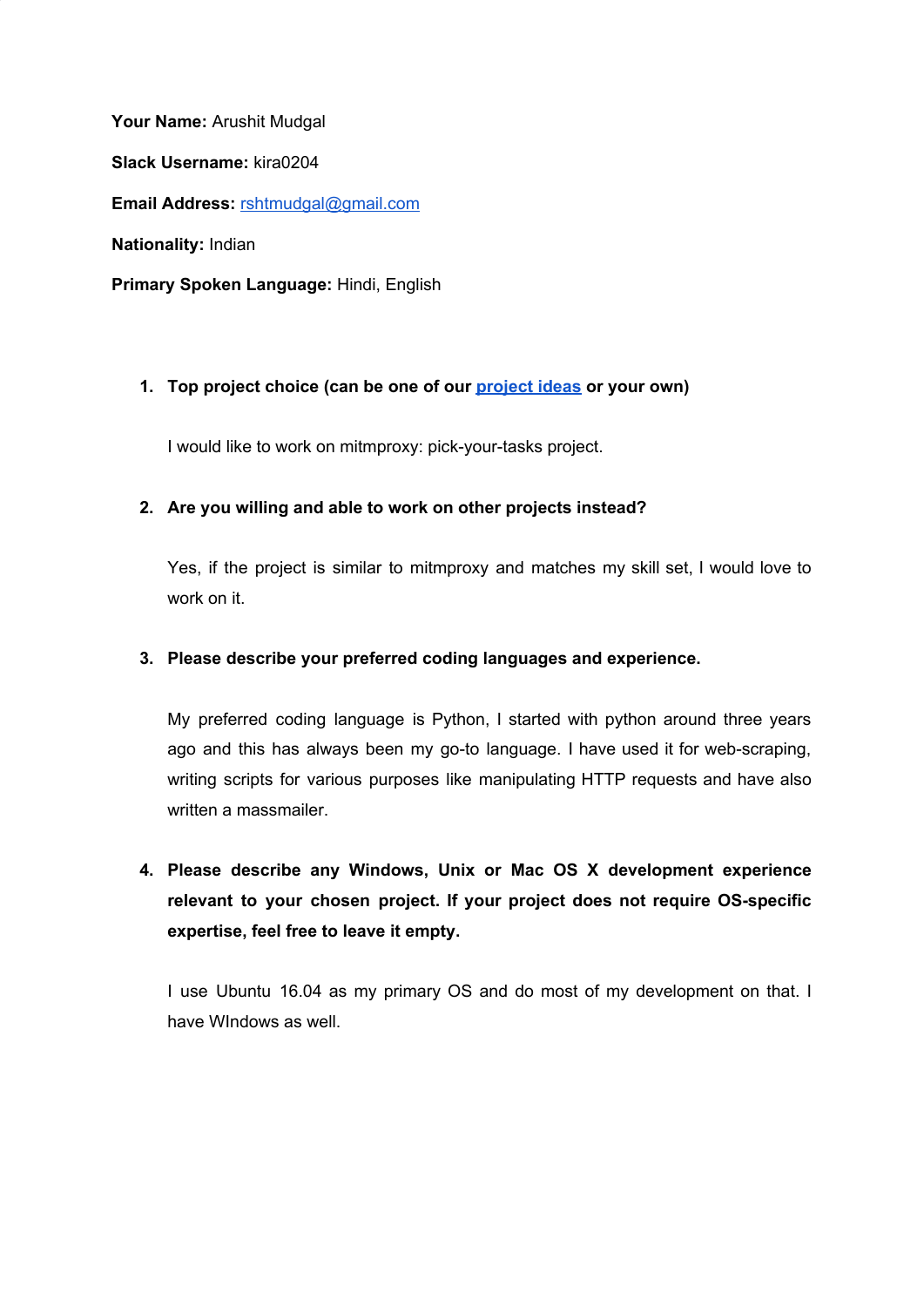# **5. Please describe any previous usage with Honeynet Project tools or honeypots in general.**

I have used mitmproxy as a regular proxy and transparent proxy extensively to observe the traffic and HTTP methods different websites use. Recently mitmproxy helped me achieve my first bug bounty.

**6. Please describe any previous Honeynet Project or honeypot related development experience, including details of any patches, code or ideas you may have previously submitted.**

#### *(As of 26th March 2018)*

I have been contributing to mitmproxy and as a result, have reported 3 issues and 10 of my pull requests have been accepted and merged [Pull [requests\]](https://github.com/mitmproxy/mitmproxy/pulls/kira0204). In one of my authored pull request, a new addon has been added '*share.flows'* which uploads the flows to the server and generates a shareable link.

# **7. Please describe any previous open source development experience, including projects you have worked on.**

I started my open source experience by sending a pull request to [VITacademics-Enhancement-Suite](https://github.com/rahulkapoor90/VITacademics-Enhancement-Suite) (A google chrome extension for my college's website). I have done a minor contribution to sendgrid-python.

Currently, I am contributing to mitmproxy and also hold a position in the managerial board of **[IEEE-VIT](https://github.com/IEEE-VIT)** and work on their projects.

## **8. What school do you attend and what is your specialty/major at the school?**

I am pursuing Bachelor of Technology(B.Tech.) in Computer Science and Engineering from Vellore Institute of Technology, Vellore, Tamil Nadu, India.

#### **9. How many years have you attended there?**

I am in my junior year(third year) currently and will be graduating in May '19.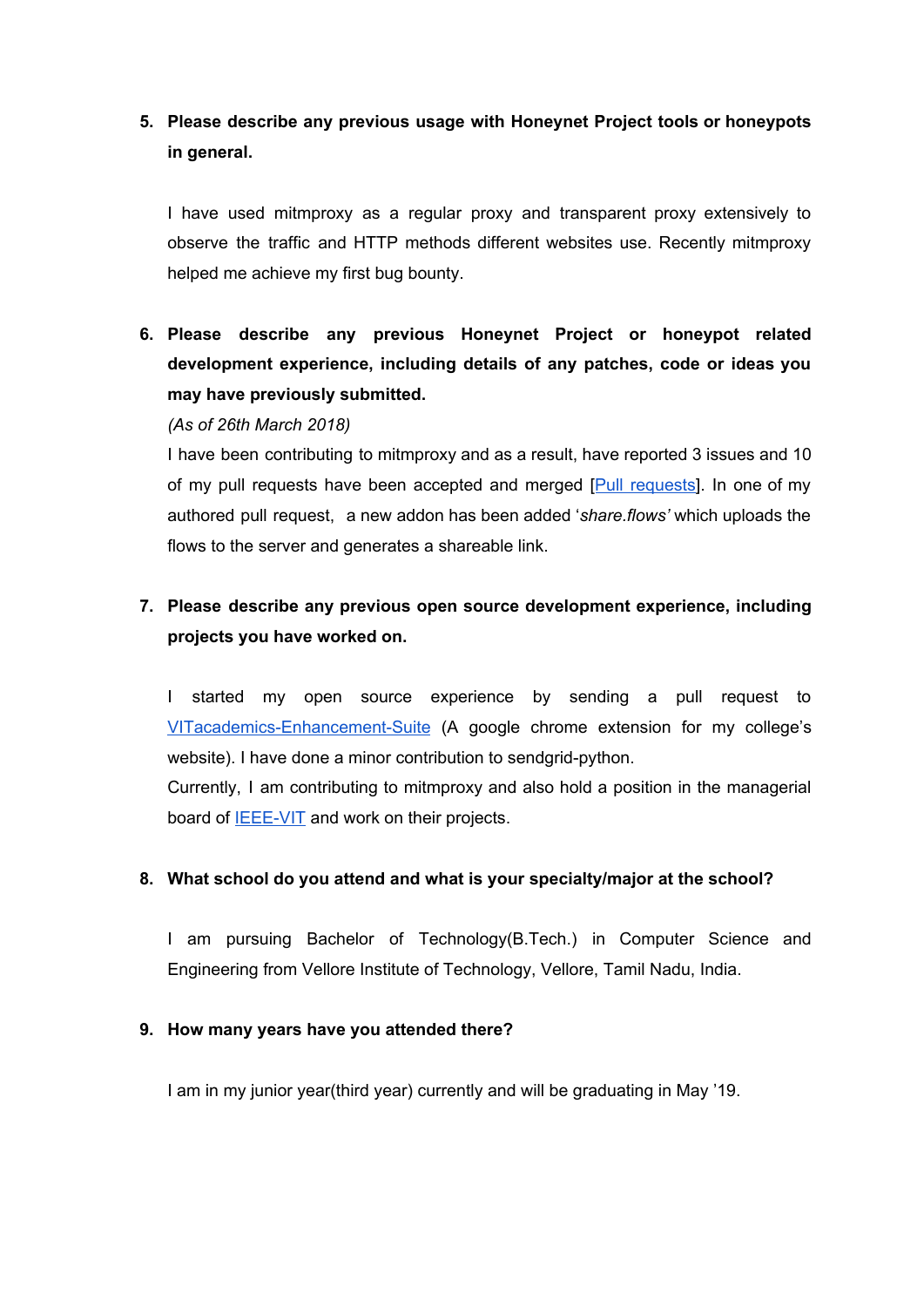#### **10. What city/country will you be spending this summer in?**

I will be spending this summer in New Delhi, India which is my hometown.

## **11. How much time do you expect to have for this project?**

My vacations starts from  $26<sup>th</sup>$  April and ends on 18<sup>th</sup> July. I can start working on the project from 6<sup>th</sup> May, during my vacations(~75 days) I will be able to devote 9-10 hours per day for six days in a week and around 4-5 hours on Sundays. After my college starts from  $18<sup>th</sup>$  July, I will be able to give 4-5 hours on weekdays and 7-8 hours on weekends. Since my college doesn't have a fixed schedule for assignments and tasks, I am planning to finish all the work by the mid of July to avoid any clashes and will use the rest of July and August to clean the code and write better documentation.

# **12. Please list all jobs, summer classes, vacations and/or other commitments that you'll need to work around.**

I don't have any jobs, summer classes or other commitments this summer.

# **13. Have you participated in any previous Summer of Code projects? If so please describe your projects and experience, including what you liked or didn't like about the experience**

No, I haven't participated in any previous GSoC, this will be my first-time participation.

# **14. Have you applied for (or intend to apply for) any other Google Summer of Code 2018 projects? If so, which ones?**

No, I am applying only for mitmproxy: pick-your-tasks project under 'The Honeynet Organisation'.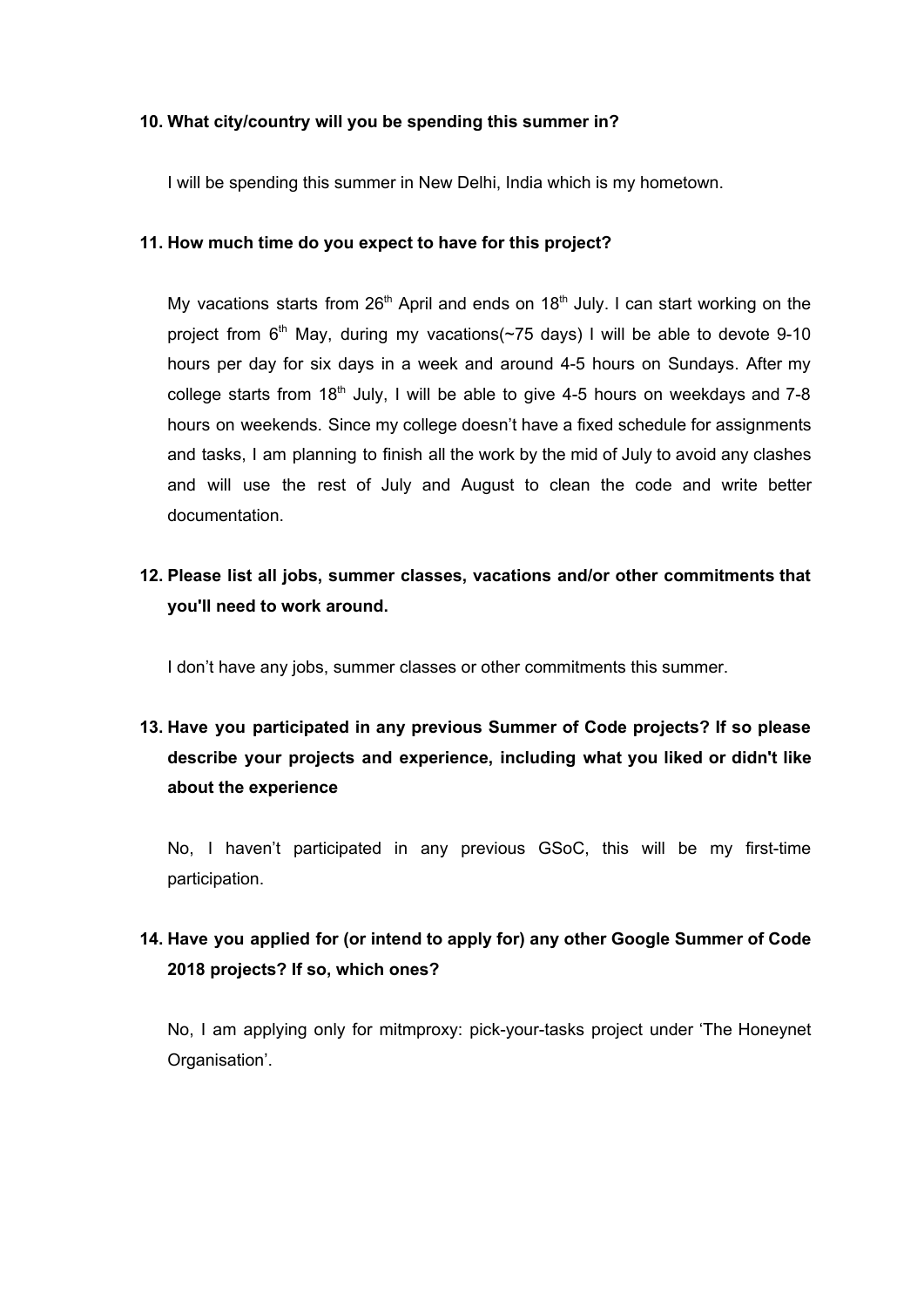## **15. If you have a URL for your resume/CV, please list it here.**

**[View](https://github.com/kira0204/resume-tex/blob/master/Resume.pdf) [Download](https://github.com/kira0204/resume-tex/raw/master/Resume.pdf)**

## **16. If you wish to list any personal/blog URLs, do so here.**

I don't have any personal/blog URLs yet, however I am planning to build my own website and will update about the same here.

# **17. Please describe your proposed project in detail, including deliverables and expected timeline with milestones (this is the long answer, so spend most time here!).**

The tasks I would be aiming to complete in the summer are as follows:

- Map Remote/Local Editor [small]
- Improved Contentviews [small/medium]
- Importers and Exporters for related file formats, such as HAR [small/medium]

Details:

- 1. **Map remote/local editor(MRE)**: This has been discussed [here,](https://github.com/mitmproxy/mitmproxy/issues/1454) this addition will allow users to map a URL to another URL or a local file. We are aiming at a dedicated "map remote" functionality as mentioned by Mr. Hils. The inspiration will be drawn from the *replacement* addon, with the editor in the UI it will handle the full URL.
- **2. Improved Content views:** The idea of improving the content views and the concerned details are described [here](https://github.com/mitmproxy/mitmproxy/issues/1662).

The crux of this project would be to **a)** load the data lazily, instead of taking the whole data and performing the operations and then returning, we would do this step by step and hence the dynamic construction of urwid.Text object as the user scrolls/demands and **b)** displaying the relevant content views corresponding to the data and replace the centralised guessing.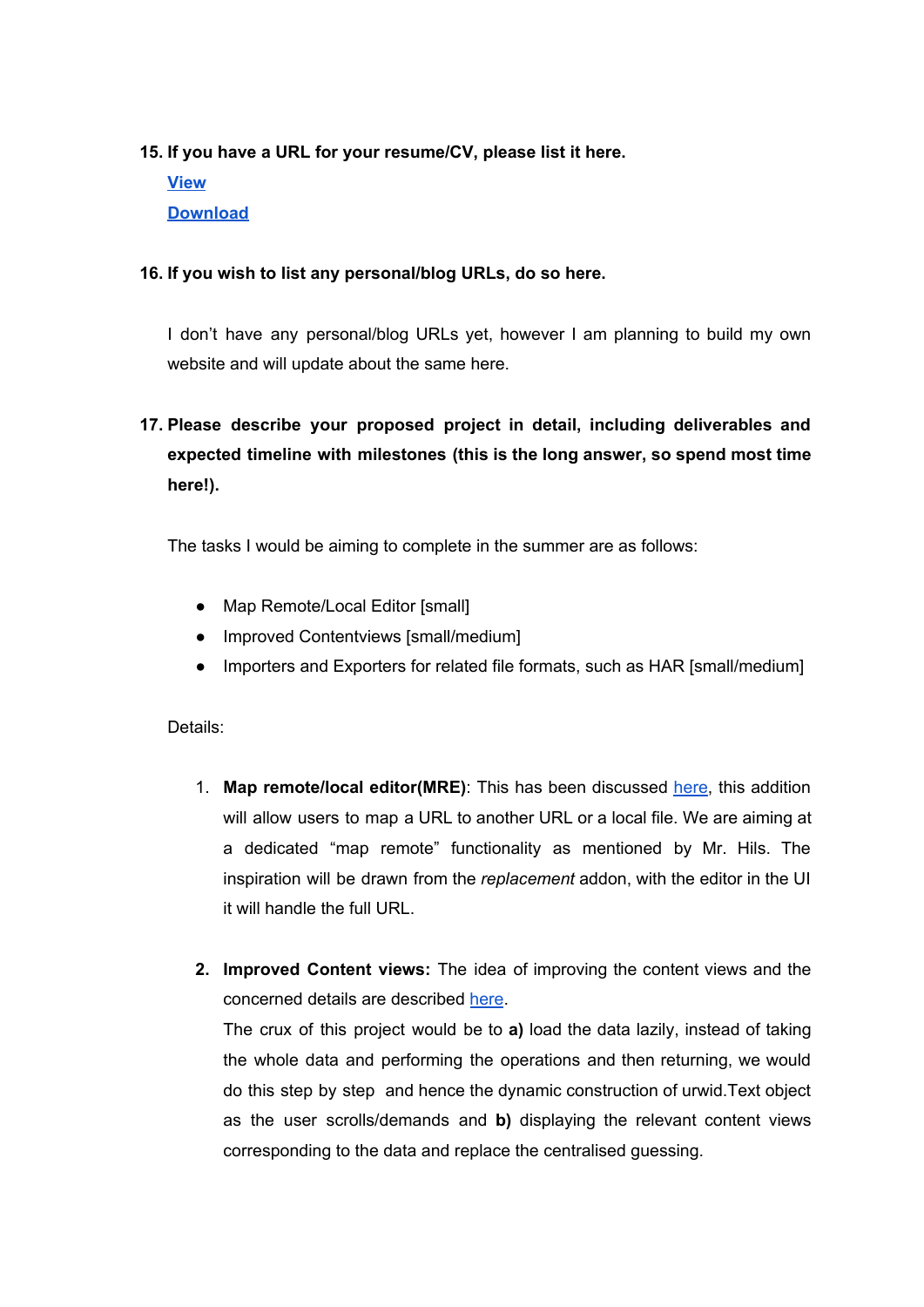*Methodology(Flow of work mentioned in Timeline)*

- a) Use urwid Listwalker for flow body view which will construct urwid.Text object on demand
- b) Make Content view return the list or an object (*collections.abc.Sequence*) that generates the data as and when needed
- c) Extend the LRU cache usage to cache object that will returned by content views.
- d) Define semantics for each content view and replacing centralised guessing by checking the data/message with the semantics of each content view
- e) Display The relevant content view and also keep an option for 'Other' to give the user provision to view the data in any other format.
- **3. Importers and Exporters(HAR):** As of now we have har\_dump.py as an external example and this mini project will focus on making it as an integral part of mitmproxy by extending and improving the *exporter* and also by introducing the *importer* which will bridge mitmproxy and other tools/browsers as mentioned [here](https://github.com/mitmproxy/mitmproxy/issues/1477).

#### *Details*

There will be a central registry that will manage all the exporters as we have done in contentviews, this will allow the addons to register their custom exporters making the process of adding more exporters in future simple and modular.

The addon will allow to export the flows in the corresponding format (HAR for now), also it will indicate whether it supports multiple-flow export or only single-flow export.

The exporter will have three flavours as discussed with Mr. Cortesi on slack, and corresponding three methods are as follows:

- a) Export one: Allowing the user to export one flow
- b) Stream to file: Some exporters convert the flows and append to the file
- c) Export\_all: Exporting all flows to a file

Since HAR is JSON, *Stream to file* is not valid for it.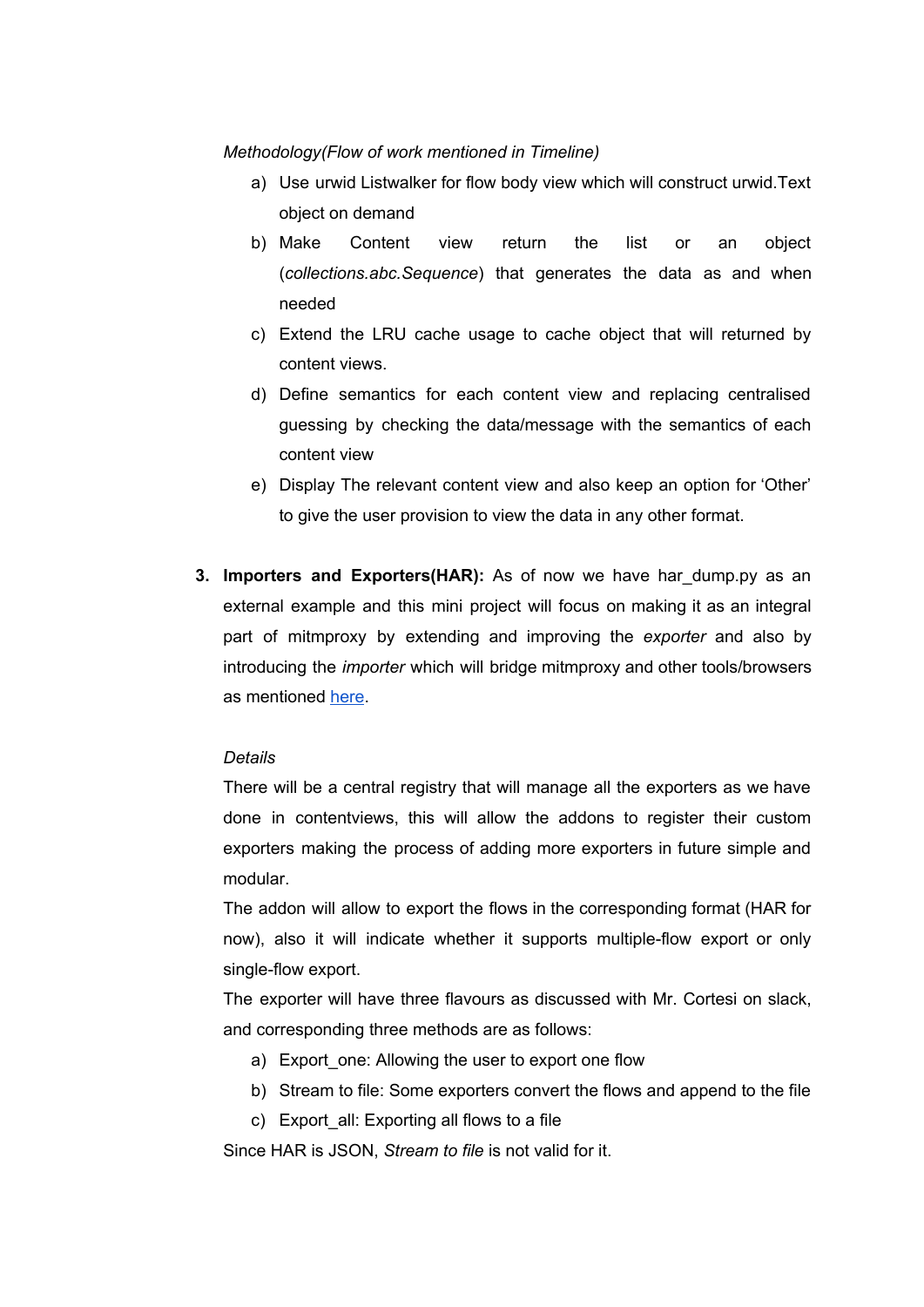This will be highly inspired by example of 'har\_dump.py' and will also draw minor inspiration from 'save.py' and 'export.py'.

*Importer:* It will take most of the time because of the unavailability of something similar existing in the codebase and will be extended to HAR for this project.

This will include the parser which will test whether the json file is a valid HAR file or not, decode it using python's inbuilt module 'json'(json.loads), extract the flow attributes from the dictionary ('har\_dump.py' for reference) and display the flows generated.

*Major modules of the project: Importer, Exporter and HAR addon*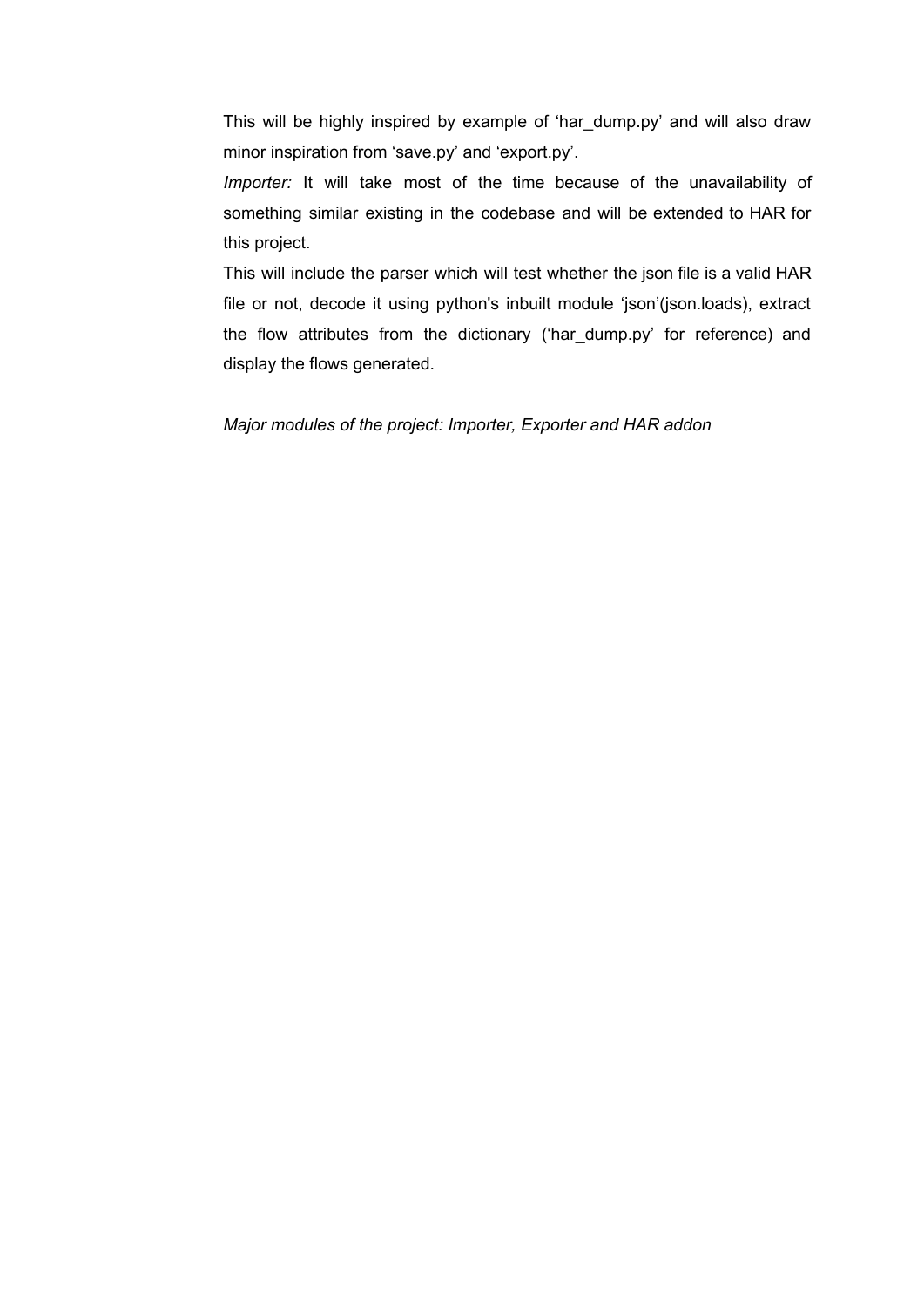#### **Timeline (Lists major goals of the week):**

**30 th April - 6 th May:** *Community Bonding period* Clean up and finalize my existing pull requests to proceed for the work coming up.

**7 th - 13 th May:** *Community Bonding period* Writing the basic functionality of Map Remote Editor.

**14 th - 20 th May:** *Map Remote Editor* Get familiar with the UI Codebase. Work on the UI and write tests.

**21 st - 27 th May:** *Map Remote Editor* Fix Bugs and write Documentation.

**28 th May - 3 rd June:** *Content Views* Use urwid Listwalker. Make Content view return the list or an object.

**4 th - 10 th June:** *Content Views* Extend the LRU cache usage to cache object returned by content views. Define semantics for each contentview.

**11 th - 17 th June:** *First Evaluation* Display The relevant content view. Option for 'Other' content view.

**18 th - 24 th June:** *Content Views Bug Fixes and Documentation.*

**25 th June - 1 st July:** *Importer/Exporter* Work on central registry(addon exporters), incorporate three flavours. Write the converter(flows to HAR)addon

**2 nd - 8 th July:** *Importer/Exporter* Prepare basic structure of importer. Work specifically on HAR and add a parser.

**9 th - 15 th July:** *Second Evaluation* Display of the flows imported. FIxing bugs.

**16 th - 22 nd July:** *Importer/Exporter* Final touch-ups on Importer/Exporter. Writing Tests.

**23 rd - 29 th July:** Fixing Bugs. Code cleanup. Writing documentation.

**30 th July - 5 th August:** *Final submission*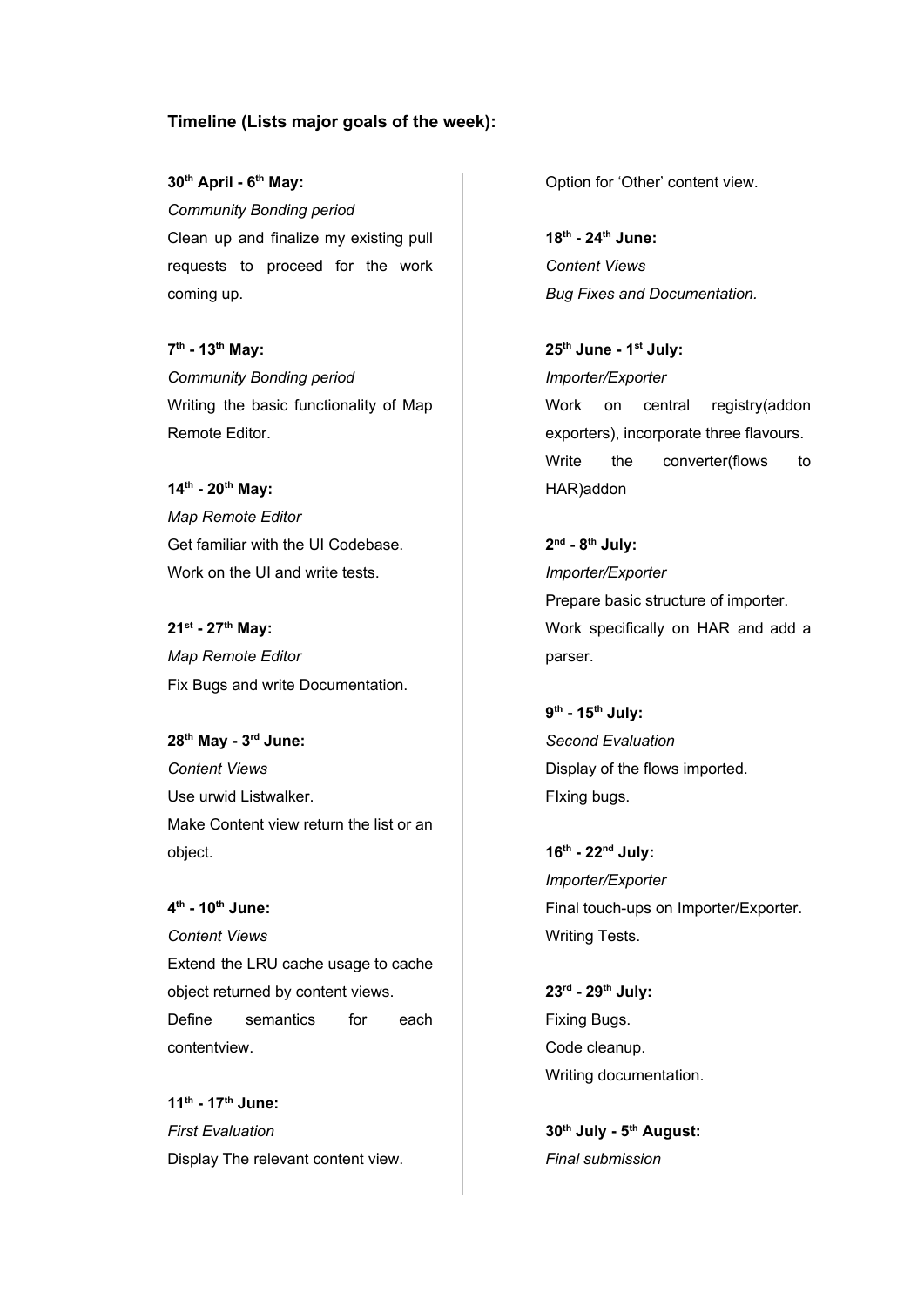Proceeding with the minor changes.

#### **Future Work:**

After the GSoC period, I intend to maintain the functionalities added, modify the documentation as well as the code accordingly. Moreover, I want to work on other 'Pick-your-tasks' projects and help maintain the repository as well as helping fix the existing issues and continue being a part of mitmproxy.

## **18. Why are you well suited to perform this project and why are you interested in it?**

Mitmproxy was introduced to me by a friend and since then I have noticed that this tool is used by numerous people and the kind of satisfaction you get when thousands of people use something which you contributed for is unparalleled. I believe that working for mitmproxy under the mentors in the summer will provide me with an opportunity to work in my field of interest and gain lots of experience.

As far as programming is concerned, I started to code and learned about python around three years ago. After grasping the basics, I found out about 'Information Security' which sparked my interest. Even though I started kind of late as compared to my peers who were already pretty decent in the the field, I was able to refine my theoretical and practical knowledge through sheer hard work and perseverance which in-turn helped me grab an opportunity of being an Information Security intern in Codec Networks, Delhi. I have worked on projects as a backend web developer which gives me both, a pentester as well as a developer's perspective which can help make mitmproxy a better tool for security researchers along with developers.

Initially when I started contributing to mitmproxy, my motivation was wanting to see my name in the list of "Contributors" but over the course of these two months, mitmproxy has become an integral part of my life which and without which my routine feels off. Not only has it made me an open source enthusiast but also taught me a lot during this journey.